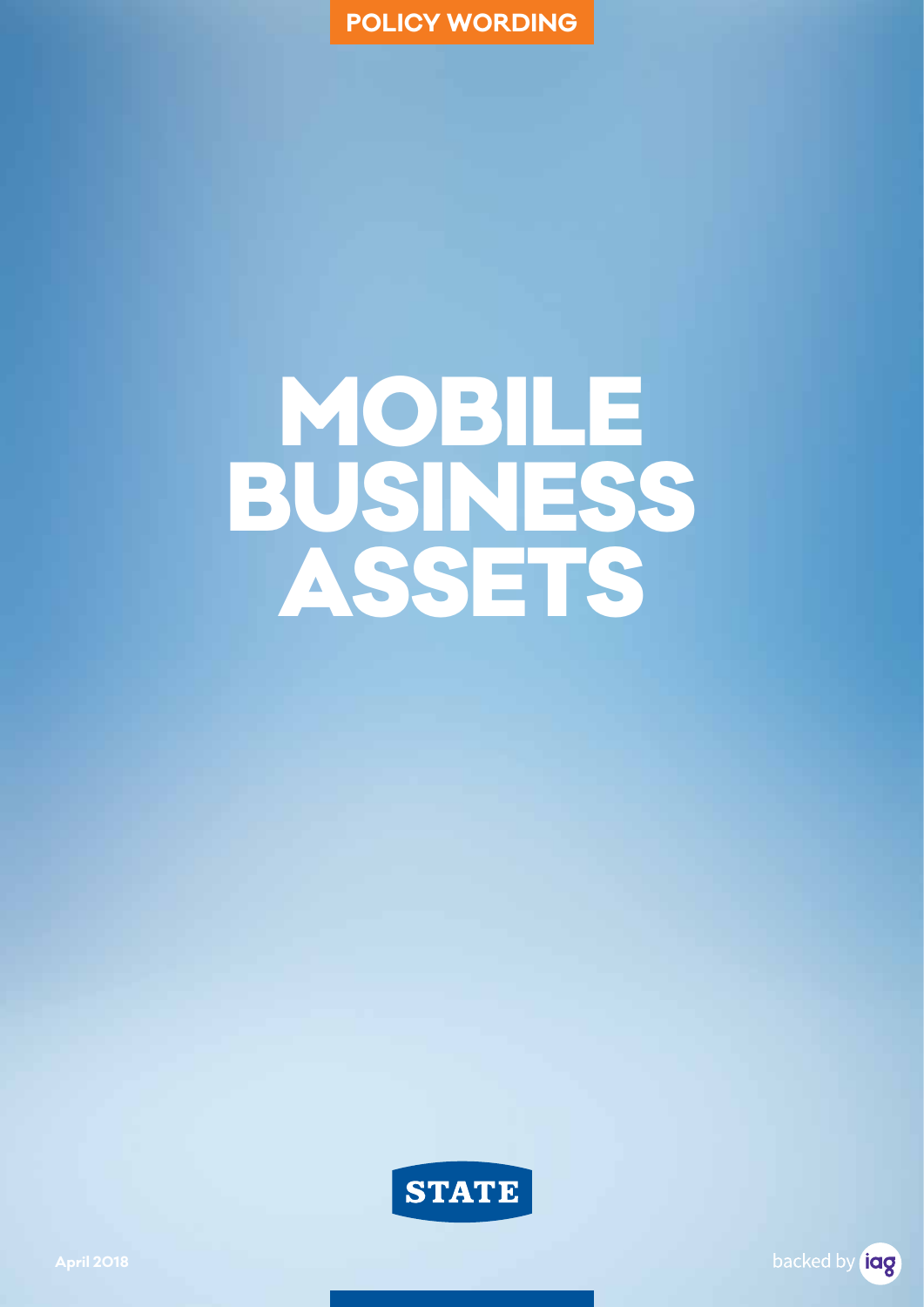## Welcome **TO STATE**

Thank you for choosing State. You've made a great choice – we've been helping New Zealanders with their insurance needs for more than 100 years and are proud to be doing the same for you. If you have any questions about your policy or think it doesn't provide the cover you need, please call us straight away – we'll be happy to help.

#### **IMPORTANT**

#### **This document is your Mobile Business Assets policy wording.**

Please make sure you read it carefully as it contains important information you should know, including what your insurance covers – and what it doesn't.

#### **Contact us**

If you have a question, need help or want to make an insurance claim, just call us on **0800 80 24 24** or visit **state.co.nz**.

| <b>Introduction</b>            |    |
|--------------------------------|----|
| 1. Insurance agreement         | 1  |
| 2. What you are covered for    |    |
| 3. Automatic policy extensions | 2  |
| 4. Optional policy extensions  | з  |
| 5. Exclusions                  | з  |
| 6. How we will pay             | 6  |
| 7. What we will pay            | 7  |
| 8. Claims conditions           | 7  |
| 9. General conditions          | 8  |
| <b>10. Definitions</b>         | 10 |
|                                |    |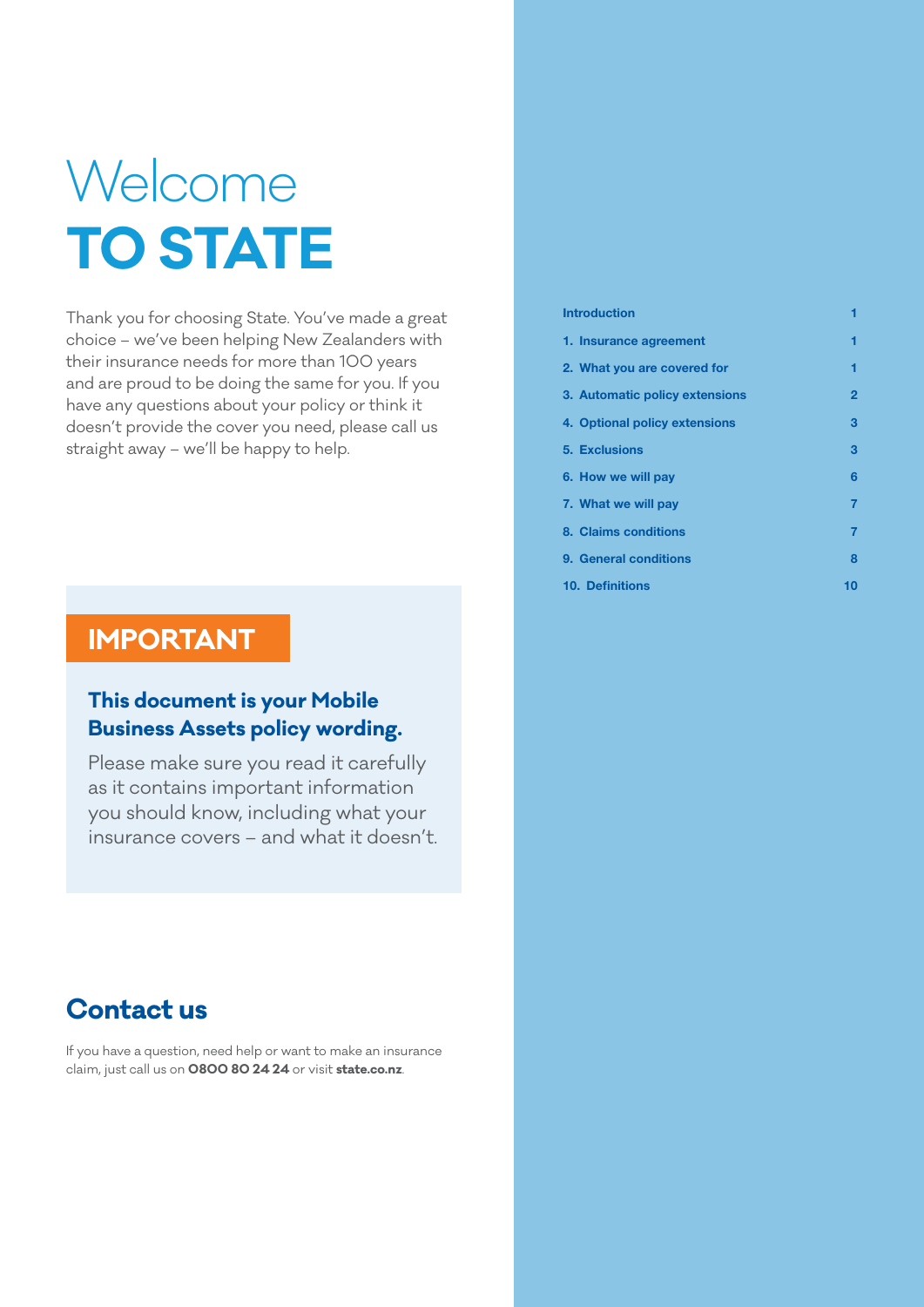## **Mobile Business Assets**

Insurance policy



#### **Introduction**

| Welcome                 | Welcome to State. Thank you for selecting us as your insurer.                                                                                                                                                                                                         |
|-------------------------|-----------------------------------------------------------------------------------------------------------------------------------------------------------------------------------------------------------------------------------------------------------------------|
| About this policy       | Your Mobile Business Assets Policy consists of:                                                                                                                                                                                                                       |
|                         | this policy document, and<br>(a)                                                                                                                                                                                                                                      |
|                         | the schedule, and<br>(b)                                                                                                                                                                                                                                              |
|                         | any endorsements or warranties that we apply, and<br>(C)                                                                                                                                                                                                              |
|                         | the information you have provided in the application.<br>(d)                                                                                                                                                                                                          |
| Your duty of disclosure | You have a legal duty of disclosure when you apply for insurance. This means you or anyone acting<br>on your behalf must tell us everything you know (or could be reasonably expected to know) that a<br>prudent insurer would want to take into account in deciding: |
|                         | (a) to accept or decline the insurance, and/or                                                                                                                                                                                                                        |
|                         | (b) the cost or terms of the insurance, including the excess.                                                                                                                                                                                                         |
|                         | You also have this duty every time your insurance renews and when you make any changes to it.                                                                                                                                                                         |
|                         | If you or anyone acting on your behalf breaches this duty, we may treat this policy as being of no<br>effect and to have never existed. Please ask us if you are not sure whether you need to tell us about<br>something.                                             |
| Defined words           | If a word is shown in <b>bold</b> it has a specific meaning. There is a list of these words and what they<br>mean in Section 10 - 'Definitions'.                                                                                                                      |
| <b>Examples</b>         | We have used examples and comments to make parts of this policy easier to understand. These<br>examples and comments are printed in <i>italics</i> and do not affect or limit the meaning of the section<br>they refer to.                                            |
| <b>Headings</b>         | The headings in this policy are for reference only and do not form part of it. They are not to be used<br>when interpreting the policy document.                                                                                                                      |

#### 1. Insurance agreement

**1.1 Our agreement You** agree to pay **us** the premium described in the **schedule** and comply with this policy. In exchange, **we** agree to insure **you** as set out in this policy.

### 2. What you are covered for

**2.1 Damage to insured property You** are insured for any sudden and **accidental loss** to **insured property** occurring anywhere in New Zealand.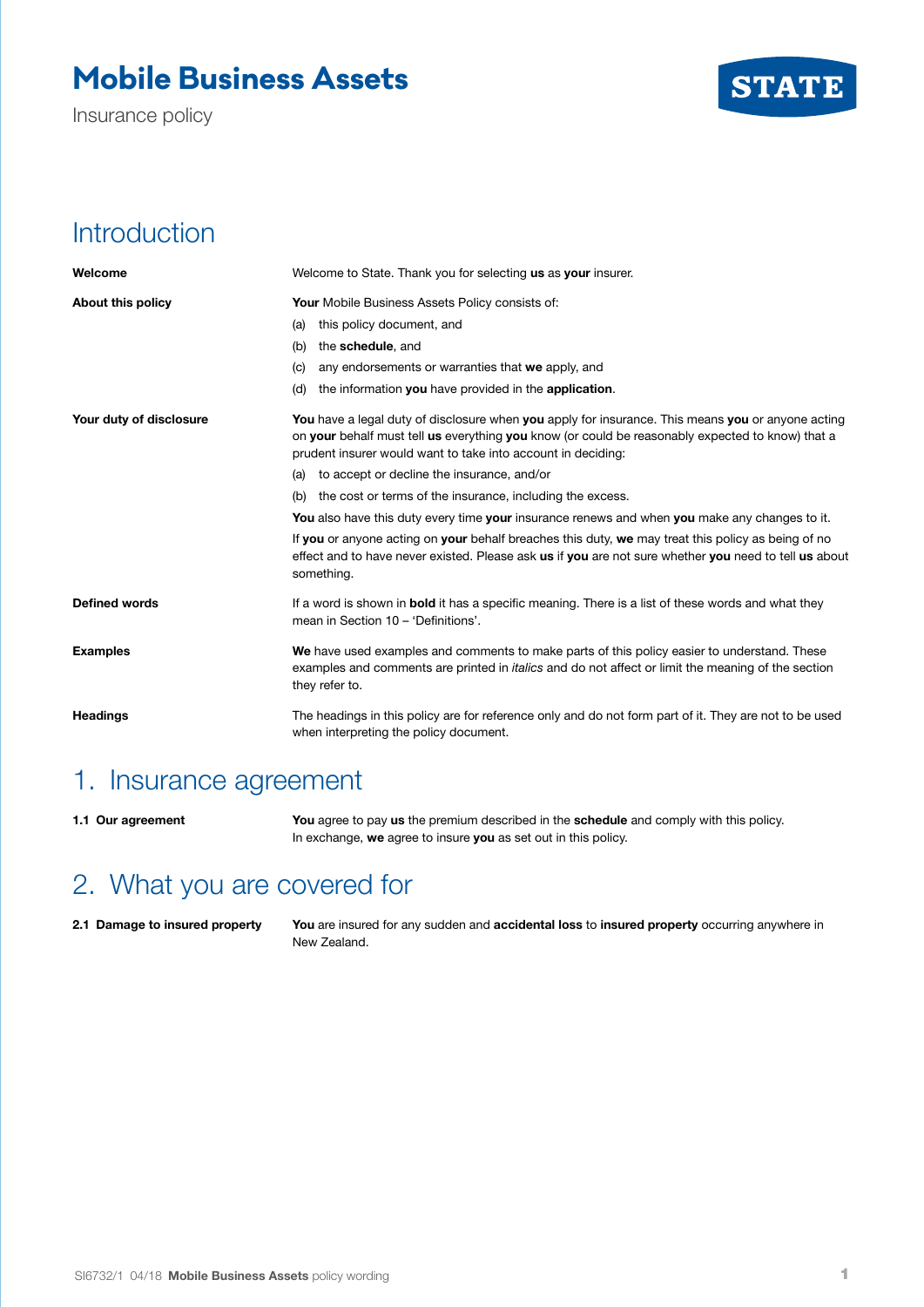## 3. Automatic policy extensions

In addition to the cover under 2.1 – 'Damage to insured property', **we** also provide the following Automatic policy extensions. Unless expressly stated otherwise, any amounts payable under these Automatic extensions are included within 7.1 'Maximum amount payable'.

| 3.1 Burglary cover               | You are insured for sudden and accidental loss to insured property occurring anywhere in<br>New Zealand caused by theft or attempted theft:                                                                                                                                                                                                                                                                                                                    |
|----------------------------------|----------------------------------------------------------------------------------------------------------------------------------------------------------------------------------------------------------------------------------------------------------------------------------------------------------------------------------------------------------------------------------------------------------------------------------------------------------------|
|                                  | (a) accompanied by threat of violence, or actual violence, to any person, or                                                                                                                                                                                                                                                                                                                                                                                   |
|                                  | involving physical evidence of violent and forcible entry to, or exit from, an enclosed building (or<br>(b)<br>part of an enclosed building), or                                                                                                                                                                                                                                                                                                               |
|                                  | involving physical evidence of violent and forcible entry to, or exit from a securely locked motor<br>(C)<br>vehicle, or storage container.                                                                                                                                                                                                                                                                                                                    |
| 3.2 Electronic data and software | You are insured for the loss of electronic data and software resulting from electronic equipment<br>insured by this policy suffering sudden and <b>accidental loss</b> covered by this policy occurring<br>anywhere in New Zealand.                                                                                                                                                                                                                            |
|                                  | Please also read 6.2 Basis of settlement: certain types of property – 'Electronic data' and 'Software'.                                                                                                                                                                                                                                                                                                                                                        |
| 3.3 Employee effects cover       | <b>You</b> are insured for sudden and <b>accidental loss</b> occurring anywhere in New Zealand to the clothing,<br>personal effects and tools of trade of your directors and employees (but not your contractors). We<br>will cover this property as if it were <b>contents</b> , provided that the property is being worn, carried or<br>used by your directors or employees while they are acting in the course of their directors' duties or<br>employment. |
|                                  | The most we will pay under this extension:                                                                                                                                                                                                                                                                                                                                                                                                                     |
|                                  | is \$5,000 for any event, per person, and<br>(i)                                                                                                                                                                                                                                                                                                                                                                                                               |
|                                  | in total during the <b>annual period</b> is the sum insured shown in the <b>schedule</b> for <b>contents</b> .<br>(ii)                                                                                                                                                                                                                                                                                                                                         |
|                                  | 9.7 Other insurance' condition does not apply to this extension.                                                                                                                                                                                                                                                                                                                                                                                               |
| 3.4 Money cover                  | <b>You</b> are insured for sudden and <b>accidental loss</b> of <b>money</b> , anywhere in New Zealand.                                                                                                                                                                                                                                                                                                                                                        |
|                                  | This extension does not provide cover for <b>loss</b> of <b>money</b> :                                                                                                                                                                                                                                                                                                                                                                                        |
|                                  | (a) caused by errors in receiving it or paying it out, or                                                                                                                                                                                                                                                                                                                                                                                                      |
|                                  | occurring while the <b>money</b> is entrusted to any person other than:<br>(b)                                                                                                                                                                                                                                                                                                                                                                                 |
|                                  | you or any director or executive officer of yours, or<br>(i)                                                                                                                                                                                                                                                                                                                                                                                                   |
|                                  | any employee or agent of yours, or<br>(ii)                                                                                                                                                                                                                                                                                                                                                                                                                     |
|                                  | (iii) any professional <b>money</b> carrier, or                                                                                                                                                                                                                                                                                                                                                                                                                |
|                                  | resulting from payment of <b>money</b> in exchange for any cheque that is subsequently dishonoured,<br>(C)<br>or                                                                                                                                                                                                                                                                                                                                               |
|                                  | (d) occurring while the <b>money</b> is in an unlocked and unoccupied vehicle, or                                                                                                                                                                                                                                                                                                                                                                              |
|                                  | caused by theft or fraud by any of your employees, unless the loss is discovered within three<br>(e)<br>consecutive business days of the act of theft or fraud, or                                                                                                                                                                                                                                                                                             |
|                                  | through electronic means.<br>(f)                                                                                                                                                                                                                                                                                                                                                                                                                               |
|                                  | The most we will pay under this extension is \$1,000 for any event, unless a different amount for<br>money is shown in the <b>schedule</b> . Payment under this extension is in addition to 7.1 'Maximum<br>amount payable'.                                                                                                                                                                                                                                   |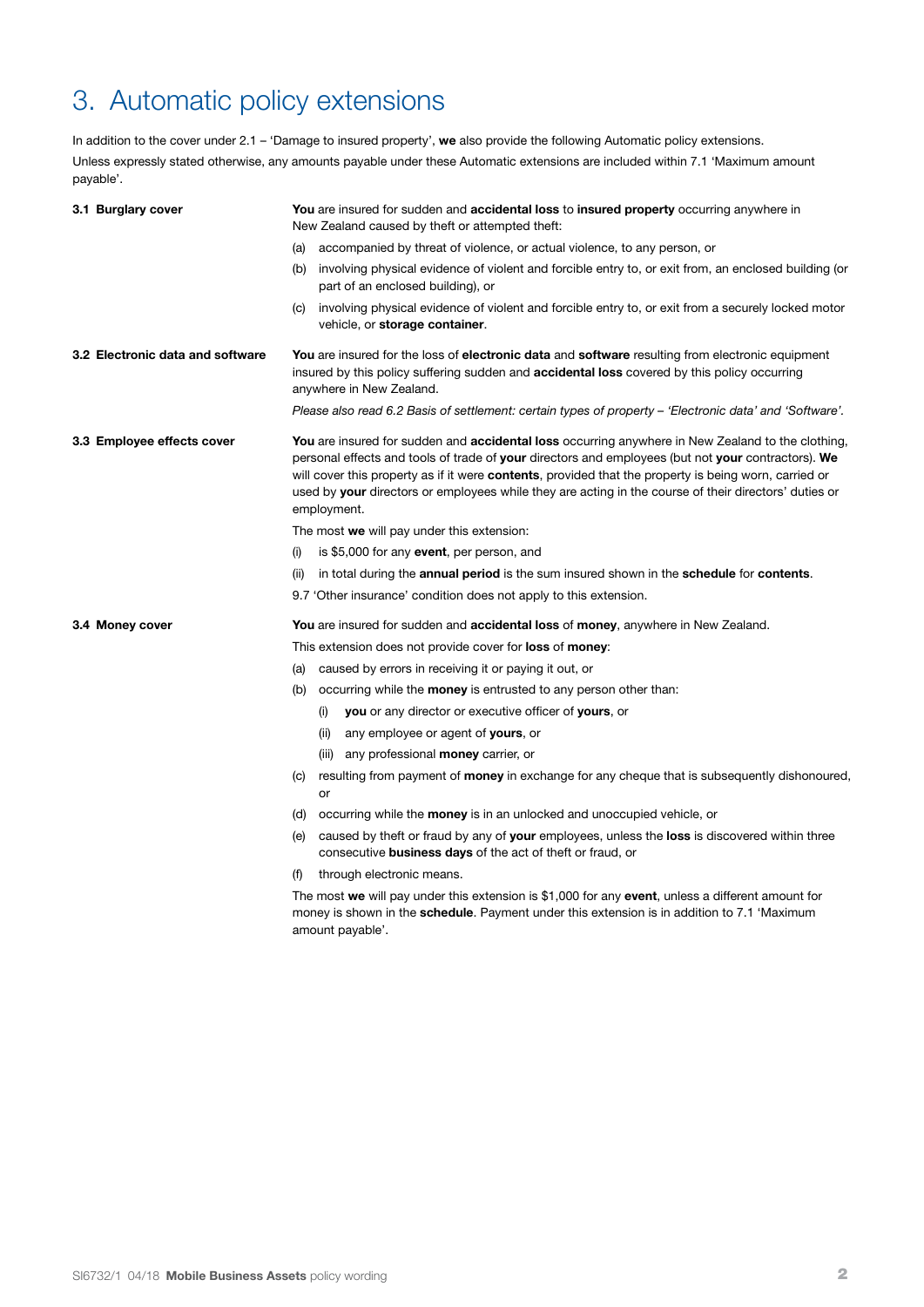#### 4. Optional policy extensions

These Optional extensions only apply where specified in the **schedule.**

Unless stated otherwise, Optional extensions are included within 7.1 'Maximum amount payable'.

| 4.1 Natural disaster cover | You are insured for natural disaster damage to insured property.                                                                                                                            |
|----------------------------|---------------------------------------------------------------------------------------------------------------------------------------------------------------------------------------------|
|                            | The excess is 2.5% of the sum insured or \$2,500, whichever is the greater, for each event.                                                                                                 |
| 4.2 Refrigerated goods     | You are insured for:                                                                                                                                                                        |
|                            | accidental loss to refrigerated stock provided that the loss results from:<br>(a)                                                                                                           |
|                            | machinery breakdown of the refrigeration plant, or<br>(i)                                                                                                                                   |
|                            | sudden failure of power supplied by a public utility to your premises, or<br>(ii)                                                                                                           |
|                            | the operation of an overload switch, and<br>(iii)                                                                                                                                           |
|                            | reasonable costs you incur to avoid or minimise accidental loss to refrigerated stock that is<br>(b)<br>covered by (a) above. For example, moving the goods to an alternative storage unit. |
|                            | The most we will pay under this extension for any event is \$2,500 unless a different amount for<br>refrigerated goods is shown in the schedule.                                            |
| 4.3 Theft cover            | You are insured for sudden and accidental loss to insured property caused by theft occurring<br>anywhere in New Zealand that is not covered under 3.1 'Burglary cover'.                     |
|                            | No cover is provided under this extension for theft from any motor vehicle, or part of any motor<br>vehicle, that is not securely locked.                                                   |
|                            | An excess of \$2,500 applies for each event under this extension, unless a higher excess for theft<br>cover is shown in the schedule.                                                       |
|                            |                                                                                                                                                                                             |

#### 5. Exclusions

**5.1 Types of property not covered** This policy does not insure:

- (a) any **insured property** during:
	- (i) demolition, or
	- (ii) installation, construction or erection, or
	- (iii) testing and commissioning following (a)(ii) above.
- (b) jewellery, precious stones, furs, precious metals or bullion, except if any of these items are:
	- (i) **stock** of **your** business, or
	- (ii) a component of any plant or machinery that is insured under this policy as **contents**.
- (c) any of the following (including plant attaching to, or accessories in or on any of them):
	- (i) any vehicle or trailer that is required to be registered or licensed to travel on a public road,
	- (ii) any mechanically or electrically propelled vehicles (including railway locomotives and rolling stock),
	- (iii) watercraft of any kind,
	- (iv) aircraft of any kind.
- (d) any of the following property:
	- (i) live plants including any trees, shrubs, hedges or grass,
	- (ii) livestock,
	- (iii) any living creature,
	- (iv) property located outside New Zealand,

except, if the item of property is specifically listed in the **schedule** as being insured.

(e) **money**, other than cover provided by 3.4 'Money cover'.

#### **5.2 Losses not covered** This policy does not insure:

- (a) any of the following types of damage to **insured property**:
	- (i) slowly developing deformation or distortion,
	- (ii) marring or scratching,
	- (iii) gradual deterioration,
	- (iv) rot or mildew,
	- (v) wear and tear, corrosion or rust.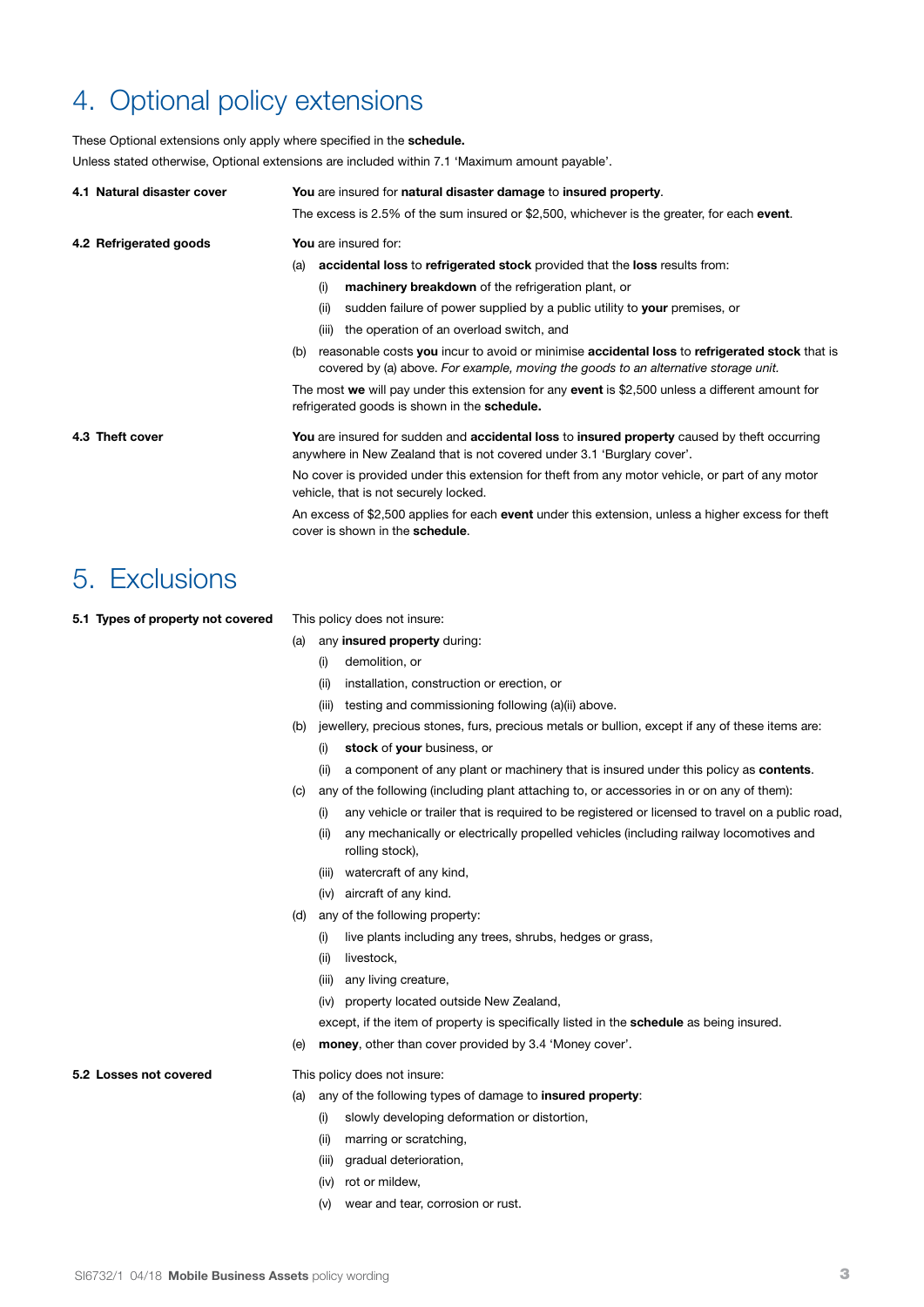- (b) **loss immediately preceded by** any of the following:
	- (i) interruption of the supply of water, gas, electricity, or any fuel to the **situation**, other than cover provided by 4.2 'Refrigerated goods',
	- (ii) total or partial stoppage of work, or interruption or cessation of any process,
	- (iii) a change in artificially controlled temperature or atmosphere, other than cover provided by 4.2 'Refrigerated goods'.
- (c) **loss** caused by or arising from any of the following:
	- (i) action of micro-organisms, vermin or pests,
	- (ii) action of light, or inherent nature of the property (including shrinkage, evaporation, loss of weight, change of flavour or colour or texture or finish),
	- (iii) fumes, gas, dust, smoke or soot,
	- (iv) maintenance of **insured property** including servicing, cleaning and subsequent testing,
	- (v) spontaneous combustion,
	- (vi) spontaneous fermentation.

This exclusion only applies to the **insured property**, or to the part of the **insured property** (as applicable), directly affected. It does not apply to any resultant sudden and **accidental loss**  to separate **insured property**, or to other parts of the same **insured property** (as applicable).

- (d) **loss** that is:
	- (i) only evidenced by an unexplained disappearance,
	- (ii) only revealed by the taking of an inventory,
	- (iii) due to clerical or accounting errors.
- (e) **loss** caused by any of the following:
	- (i) theft or attempted theft, other than cover provided by:
		- (a) 3.1 'Burglary cover',
		- (b) 3.3 'Employee effects cover',
		- (c) 3.4 'Money cover',
		- (d) 4.3 'Theft cover',
	- (ii) any fraudulent scheme or device, or false pretence practised on **you** or any other person,
	- (iii) theft, attempted theft or fraud by **you** or an employee of **yours** other than cover provided by 3.4 'Money cover'.
- (f) **loss** following exposure to weather conditions if the property is not designed to be left in the open (unless reasonable precautions have been taken to protect the property from those conditions).

**5.3 Confiscation** This policy does not insure **loss** in connection with confiscation, nationalisation, requisition or destruction of, or damage to property by order of government, public or local authority (unless the order is given to control any immediate and imminent threat of **loss** provided that the **loss** would be covered by this policy if it did occur).

**5.4 Consequential financial loss** This policy does not insure any kind of consequential financial loss *(e.g. financial loss that occurs as a direct or indirect result of the loss of insured property)*, including the following:

- (a) delays,
- (b) loss of market,
- (c) penalties,
- (d) rates, taxes, duties, development charges,
- (e) other charges or assessments arising out of capital appreciation, that are payable to comply with any **regulations**,
- (f) loss of use of any property.

**5.5 Costs not insured** This policy does not insure the cost of:

- (a) repairing or replacing faulty materials, or
- (b) fixing faulty workmanship, or
- (c) fixing any work performed to a faulty:
	- (i) design plan, or
	- (ii) design specification, or
- (d) altering or modifying any part of any refrigeration or air conditioning plant to enable the plant to operate with a more ozone friendly refrigerant.

This exclusion does not apply to any resultant sudden and **accidental loss** to separate **insured property** or to other parts of the same **insured property** arising from the above.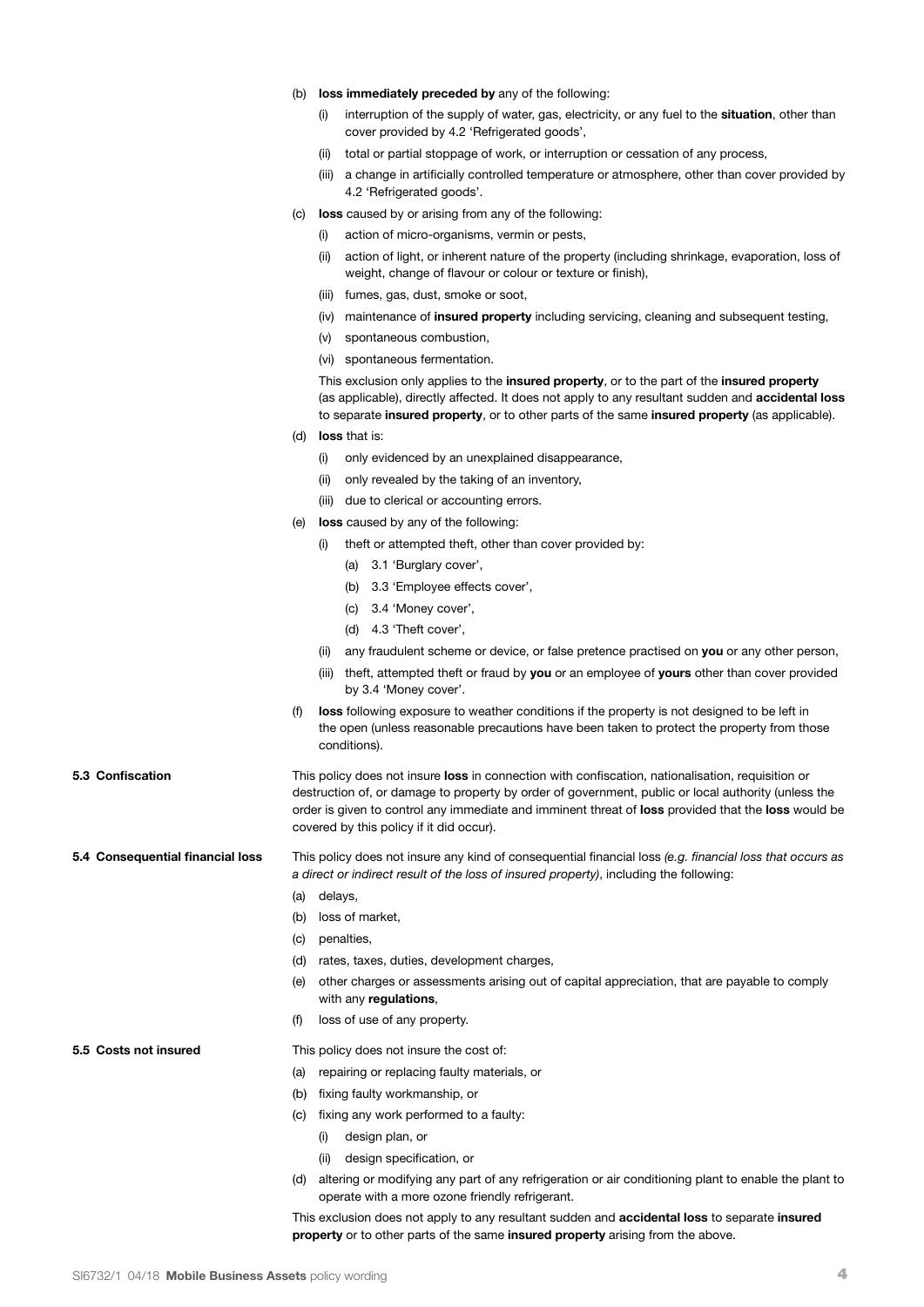| 5.6 Damage to machinery                       |     | This policy does not insure any <b>machinery breakdown</b> of a <b>machine</b> . This does not apply:                                                                                                                                                                                                                                                                                                                                 |
|-----------------------------------------------|-----|---------------------------------------------------------------------------------------------------------------------------------------------------------------------------------------------------------------------------------------------------------------------------------------------------------------------------------------------------------------------------------------------------------------------------------------|
|                                               | (a) | where sudden and accidental loss covered under this policy (or that would have been covered<br>if the property was insured under this policy) occurs completely outside the <b>machine</b> resulting<br>in the machinery breakdown occurring. However, this proviso does not apply to machinery<br>breakdown resulting directly or indirectly from any:<br>error in: setting, programming or operating the <b>machine</b> , or<br>(i) |
|                                               |     | stock or part of the machine being drawn into the machine, or<br>(ii)                                                                                                                                                                                                                                                                                                                                                                 |
|                                               |     | (iii) failure to service or maintain the <b>machine</b> correctly, or                                                                                                                                                                                                                                                                                                                                                                 |
|                                               |     | to resultant sudden and accidental loss to other parts of the machine that is not machinery                                                                                                                                                                                                                                                                                                                                           |
|                                               |     | <b>breakdown</b> , or                                                                                                                                                                                                                                                                                                                                                                                                                 |
|                                               | (C) | to the cover provided by 4.2 'Refrigerated goods'.                                                                                                                                                                                                                                                                                                                                                                                    |
| 5.7 Damage to boilers and<br>pressure vessels |     | This policy does not insure the cost of repairing or replacing any part of a boiler or <b>pressure vessel</b><br>that suffers <b>loss</b> through:                                                                                                                                                                                                                                                                                    |
|                                               | (a) | explosion, overheating, rupture, bursting or collapse (but not pressure caused by chemical<br>explosion), or                                                                                                                                                                                                                                                                                                                          |
|                                               | (b) | overheating, cracking or leaking.                                                                                                                                                                                                                                                                                                                                                                                                     |
|                                               |     | This exclusion does not apply to any resultant sudden and <b>accidental loss</b> to other parts of the<br>boiler or pressure vessel arising from the above.                                                                                                                                                                                                                                                                           |
| 5.8 Electronic data and software              |     | This policy does not insure <b>loss</b> to <b>electronic data</b> and <b>software</b> , from any cause whatsoever<br>including, but not limited to, a computer virus. This includes loss of use, reduction in functionality or<br>any other associated loss or expense in connection with electronic data and software.                                                                                                               |
|                                               |     | This exclusion does not apply to:                                                                                                                                                                                                                                                                                                                                                                                                     |
|                                               | (a) | any sudden and accidental loss to other parts of the insured property, that occurs as a result<br>of the loss to electronic data and software, or                                                                                                                                                                                                                                                                                     |
|                                               | (b) | cover provided by 3.2 'Electronic data and software'.                                                                                                                                                                                                                                                                                                                                                                                 |
| 5.9 Infectious diseases                       |     | This policy does not insure <b>loss</b> in connection with a:                                                                                                                                                                                                                                                                                                                                                                         |
|                                               | (a) | notifiable infectious disease under the Health Act 1956, and/or                                                                                                                                                                                                                                                                                                                                                                       |
|                                               | (b) | notifiable disease under the Biosecurity Act 1993.                                                                                                                                                                                                                                                                                                                                                                                    |
| 5.10 Natural disaster                         |     | This policy does not insure <b>natural disaster damage</b> other than cover provided by 4.1 'Natural<br>disaster cover'.                                                                                                                                                                                                                                                                                                              |
| 5.11 Nuclear                                  |     | This policy does not insure <b>loss</b> in connection with:                                                                                                                                                                                                                                                                                                                                                                           |
|                                               | (a) | ionising radiation or contamination by radioactivity from:                                                                                                                                                                                                                                                                                                                                                                            |
|                                               |     | (i) any nuclear fuel, or                                                                                                                                                                                                                                                                                                                                                                                                              |
|                                               |     | any nuclear waste from the combustion or fission of nuclear fuel.<br>(ii)                                                                                                                                                                                                                                                                                                                                                             |
|                                               | (b) | nuclear weapons material.                                                                                                                                                                                                                                                                                                                                                                                                             |
| 5.12 Production processes                     |     | This policy does not insure loss to insured property while undergoing any production process<br>where any part of that <b>production process</b> (including any <b>accidental</b> modification of the process)<br>causes or contributes towards the <b>loss</b> in any way.                                                                                                                                                           |
| 5.13 Sanctions                                |     | We will not pay any claim when the payment would contravene:                                                                                                                                                                                                                                                                                                                                                                          |
|                                               | (a) | any sanction, prohibition, or restriction under United Nations resolutions, or                                                                                                                                                                                                                                                                                                                                                        |
|                                               |     | (b) the trade or economic sanctions, laws or regulations of New Zealand, Australia,<br>United Kingdom, the United States of America or the European Union.                                                                                                                                                                                                                                                                            |
| 5.14 Seepage, pollution<br>and contamination  |     | This policy does not insure loss in connection with seepage, pollution or contamination except if the<br>seepage, pollution or contamination results from sudden and accidental loss to insured property,<br>which is otherwise covered under this policy.                                                                                                                                                                            |
| 5.15 Terrorism                                |     | This policy does not insure loss in connection with an act of terrorism, including in connection with<br>controlling, preventing, suppressing, retaliating against, or responding to an act of terrorism.                                                                                                                                                                                                                             |
| 5.16 War                                      |     | This policy does not insure loss in connection with any of the following, including controlling,<br>preventing or suppressing any of the following: war, invasion, act of foreign enemy, hostilities or<br>warlike operations (whether war is declared or not), civil war, mutiny, rebellion, revolution, civil<br>commotion assuming the proportions of or amounting to an uprising, insurrection, military or<br>usurped power.     |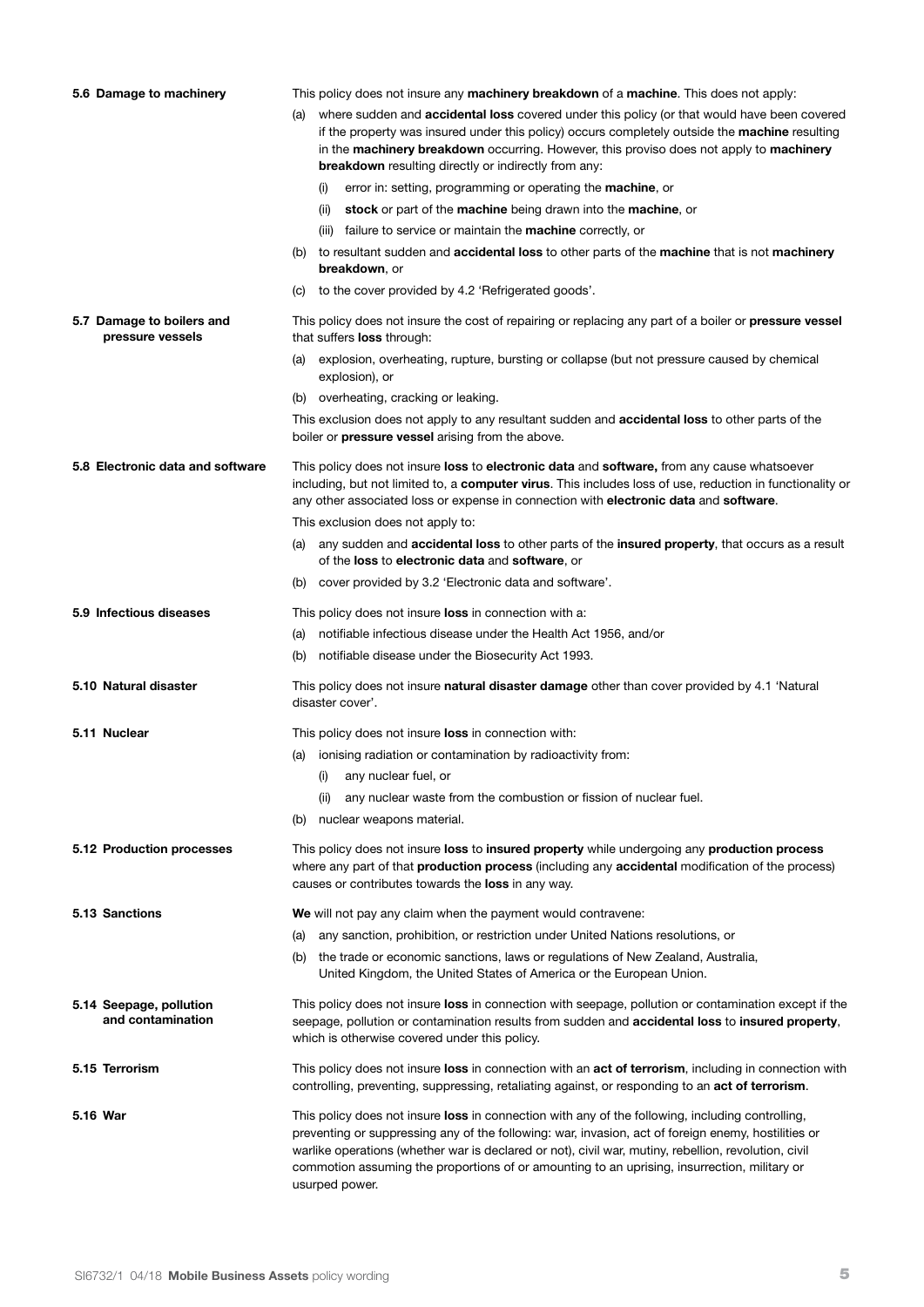#### 6. How we will pay

**6.2 Basis of settlement:** 

**Certain types of property**

| 6.1 Basis of settlement | We will indemnify you using whichever of the following options we choose:                                                                                                                                                                                                                                                           |
|-------------------------|-------------------------------------------------------------------------------------------------------------------------------------------------------------------------------------------------------------------------------------------------------------------------------------------------------------------------------------|
|                         | where insured property is lost or destroyed: pay you the cost to replace the insured property<br>(a)<br>with property of a similar condition, age and specification, as it was in, immediately prior to the<br>loss, or                                                                                                             |
|                         | where insured property is physically damaged but not destroyed: pay you the cost to repair<br>(b)<br>the loss to the damaged part of the insured property, as nearly as possible, to the condition it<br>was in immediately prior to the <b>loss</b> , or                                                                           |
|                         | pay you an amount equal to the indemnity value of the lost or damaged part of the insured<br>(C)<br>property.                                                                                                                                                                                                                       |
|                         | However, if the item of <b>insured property</b> is under two years of age at the time of the <b>loss</b> and you<br>supply us with sufficient evidence of the item's age, we will indemnify you using whichever of the<br>following options we choose:                                                                              |
|                         | where insured property is lost or destroyed: pay you the cost to replace the insured property<br>(i)<br>to a condition substantially the same as its condition when new, or                                                                                                                                                         |
|                         | where <b>insured property</b> is physically damaged but not lost or <b>destroyed</b> : pay you the cost to<br>(ii)<br>repair the loss to the damaged part of the insured property to a standard that is reasonably<br>equivalent to its condition and relative quality when new, but without necessarily reproducing it<br>exactly. |

The method of indemnity for the following types of **insured property** will be as follows, regardless of any basis of settlement shown in the **schedule** to the contrary.

#### **Electronic data**

For **loss** to **electronic data**, **we** will pay the cost of blank media plus the cost of copying the **electronic data** from back-up or from originals of a previous generation.

These costs will not include research and engineering, nor any costs of recreating, gathering or assembling the **electronic data**.

If the media is not repaired, replaced or restored, **we** will pay the cost of blank media. However, **we** do not cover the value of the **electronic data** to **you**, even if the **electronic data** cannot be recreated, gathered or assembled.

#### **Software**

For **loss** to **software**, **we** will pay the reasonable cost of restoring, re-setting or re-programming the **software** that is necessary to operate any electronic equipment or **machine** insured under this policy.

#### **Stock**

For **loss** to **stock** that is not **customers' goods**, **we** will indemnify **you** by one of the following methods:

- (a) for raw materials, supplies and other merchandise not manufactured by **you**:
	- (i) the replacement cost at the time of replacement, provided that the replacement is carried out within a reasonable period of time, or
	- (ii) if this property is not replaced, the market value of it at the time and place of the **loss**.
- (b) for materials in the process of manufacture: the replacement cost of the raw materials and the cost of labour and other overhead charges expended at the time of the **loss.**
- (c) for finished goods: the replacement cost of the raw materials and the cost of labour and other overhead charges expended before any allowance for profit, or the cost of re-stocking these goods, whichever is the lesser.

For **loss** to **stock** that is **customers' goods**, **we** will at **our** option pay:

- (a) the indemnity value of the **customers' goods**, or
- (b) the cost to repair the **customers' goods**, as near as reasonably possible, to the condition they were in immediately prior to the **loss**.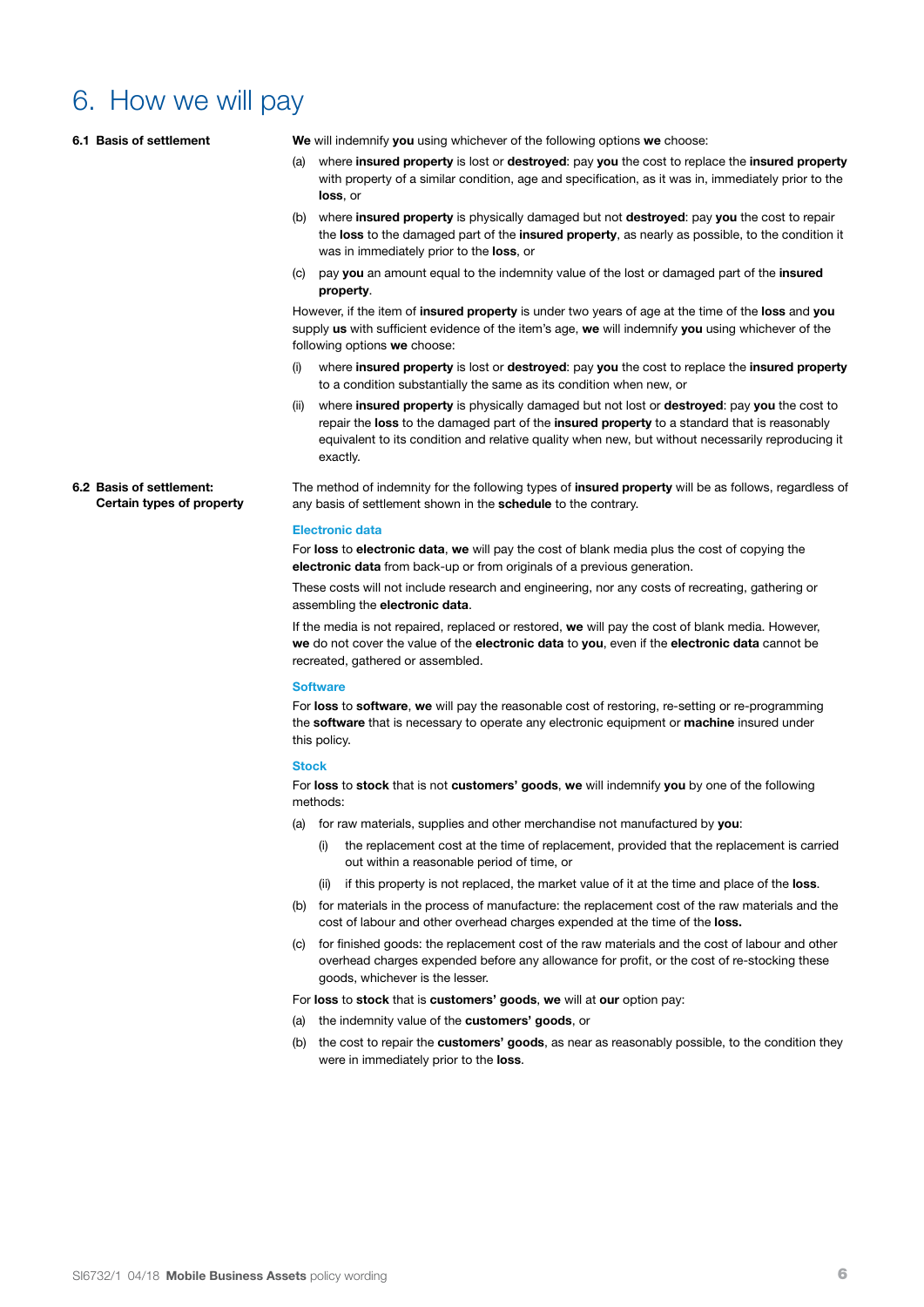## 7. What we will pay

|  | 7.1 Maximum amount payable               | The most we will pay during an annual period for contents, stock or any individually specified item<br>of insured property is the corresponding sum insured shown in the schedule for contents, stock<br>or that item as applicable.                                      |
|--|------------------------------------------|---------------------------------------------------------------------------------------------------------------------------------------------------------------------------------------------------------------------------------------------------------------------------|
|  |                                          | However, the most we will pay for all insured property during an annual period is the 'Total sum<br>insured' shown in the schedule.                                                                                                                                       |
|  | 7.2 Reinstatement of<br>sum insured once | The sum insured will only be reinstated once the repair or replacement of the <b>insured property</b> that<br>suffered the loss has been completed.                                                                                                                       |
|  | repaired/replaced                        | The sum insured will not reinstate following any claim arising from <b>natural disaster damage</b> unless<br>we have agreed to the reinstatement in writing.                                                                                                              |
|  |                                          | We may ask you to pay an additional premium for any reinstatement of the sum insured.                                                                                                                                                                                     |
|  | 7.3 Sub limits                           | If any sub limit in this policy is higher than the maximum amount payable for the applicable insured<br>property as shown in the schedule, the sub limit does not apply and the most we will pay is the<br>maximum amount payable.                                        |
|  | 7.4 Customers' goods                     | The most we will pay for customers' goods during an annual period is \$20,000 unless a different<br>amount for <b>customers' goods</b> is shown in the <b>schedule</b> .                                                                                                  |
|  | 7.5 Excess                               | The excess shown in the <b>schedule</b> will be deducted from the amount payable for each <b>event</b> .                                                                                                                                                                  |
|  |                                          | Where an <b>event</b> occurs over a period of more than 72 consecutive hours, one excess will be<br>deducted for every 72 consecutive hour period.                                                                                                                        |
|  | 7.6 One excess                           | If a single event causes sudden and accidental loss to tangible property that you insure with us<br>under more than one policy, only one excess will apply, being the highest applicable individual policy<br>excess. This does not apply to any natural disaster damage. |

## 8. Claims conditions

| Your obligations               |                                                                                                                                                                                                                                                                                                                                                                                                                                                                                                                                                                            |
|--------------------------------|----------------------------------------------------------------------------------------------------------------------------------------------------------------------------------------------------------------------------------------------------------------------------------------------------------------------------------------------------------------------------------------------------------------------------------------------------------------------------------------------------------------------------------------------------------------------------|
| 8.1 Advise us                  | If you become aware of any event that is likely to give rise to a claim under this policy regardless of<br>the anticipated quantum, you must contact us immediately.                                                                                                                                                                                                                                                                                                                                                                                                       |
| 8.2 Minimise the loss          | You must take all reasonable steps to minimise the claim and avoid any further loss or liability<br>arising.                                                                                                                                                                                                                                                                                                                                                                                                                                                               |
| 8.3 Notify the Police          | You must immediately notify the Police if you suspect criminal activity has occurred.                                                                                                                                                                                                                                                                                                                                                                                                                                                                                      |
| 8.4 Provide full information   | When making a claim, you consent to your personal information in connection with the claim being:<br>disclosed to us, and<br>(a)<br>transferred to the Insurance Claims Register Limited.<br>(b)<br>You must:<br>give us free access to examine and assess the claim, and<br>(i)<br>send any relevant correspondence or documents to us, and<br>(ii)<br>complete a claim form and/or statutory declaration to confirm the claim if we request it, and<br>(iii)<br>provide any other information, proof of ownership or assistance that we may require at any time.<br>(iv) |
| 8.5 Be honest                  | If your claim is dishonest or fraudulent in any way, we may:<br>decline the claim either in whole or in part, and/or<br>(a)<br>declare either this policy or all insurance you have with us to be of no effect and to no longer<br>(b)<br>exist from the date of the dishonest or fraudulent act.<br>This is at our sole discretion.                                                                                                                                                                                                                                       |
| 8.6 Do not dispose of property | You must not destroy or dispose of anything that is or could be part of a claim until we have given<br>you permission to do this.                                                                                                                                                                                                                                                                                                                                                                                                                                          |
| 8.7 Obtain our agreement       | You must obtain our agreement before:<br>incurring any expenses in connection with any claim under this policy, or<br>(a)<br>negotiating, paying, settling, admitting or denying any claim against you, or<br>(b)<br>doing anything that may prejudice our rights of recovery.<br>(C)                                                                                                                                                                                                                                                                                      |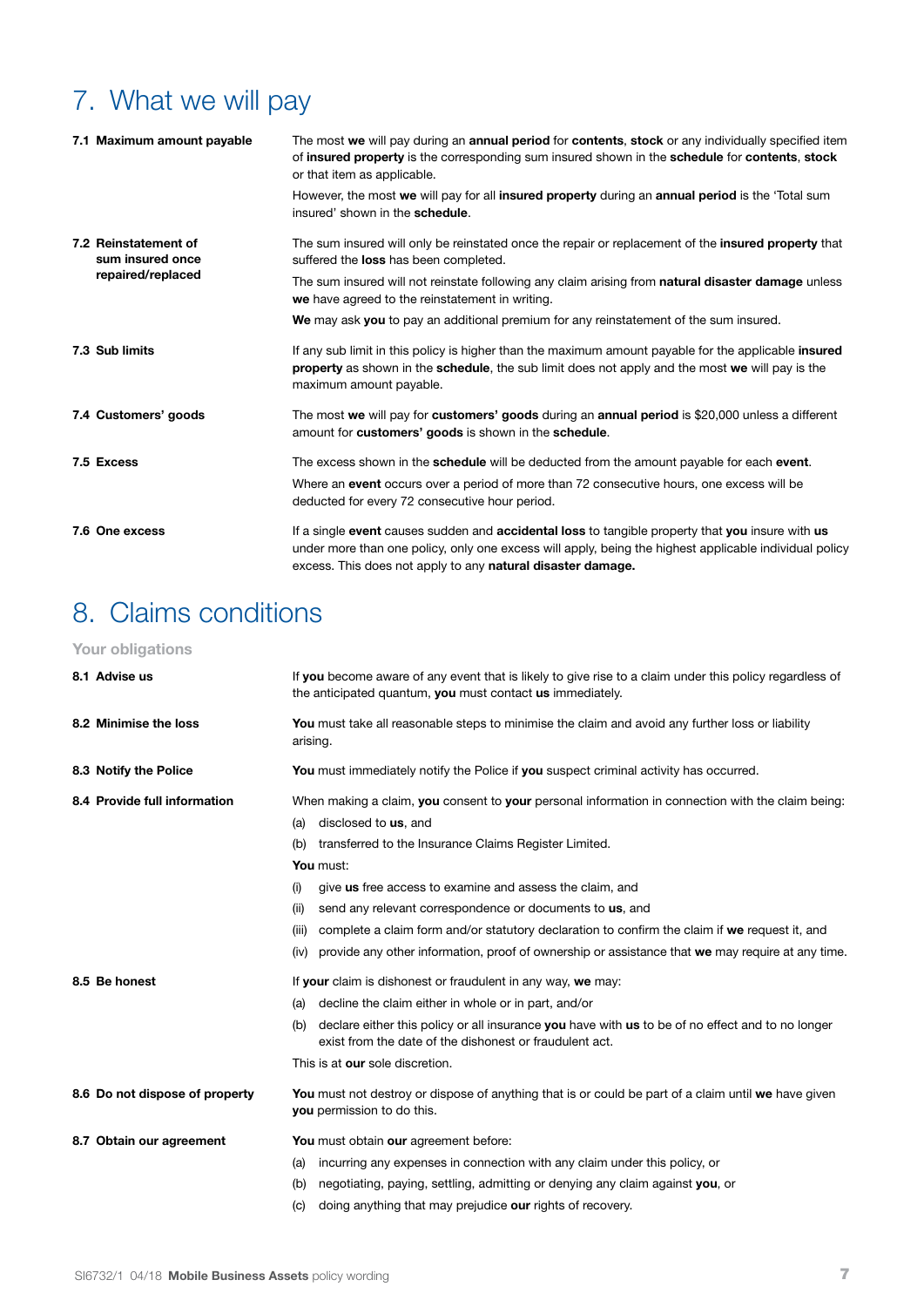#### **Managing your claim**

| 8.8 Subrogation    | Once we have accepted any part of your claim under this policy, we may assume your legal right<br>of recovery. If we initiate a recovery we will include your excess, and any other uninsured losses<br>suffered by you. Where we do this, you agree to pay your proportional share of the recovery costs,<br>and subsequently the proceeds of the recovery will be shared on the same proportional basis,<br>except that we will reimburse your excess first. |
|--------------------|----------------------------------------------------------------------------------------------------------------------------------------------------------------------------------------------------------------------------------------------------------------------------------------------------------------------------------------------------------------------------------------------------------------------------------------------------------------|
|                    | <b>You</b> must fully co-operate with any recovery process. If you do not, we may recover from you the<br>amount paid in relation to the claim.                                                                                                                                                                                                                                                                                                                |
| 8.9 Recoveries     | If any property that we have paid a claim for is later found or recovered, you must tell us<br>immediately and hand it over to <b>us</b> if we request it. We have the right to keep any property that we<br>have paid a claim for under this policy, including any proceeds if it is sold.                                                                                                                                                                    |
| 8.10 Reparation    | If any person is ordered to make reparation to you for loss to any property that we have paid a claim<br>under this policy for, then you must tell us. Any payments received, must first reimburse our claims<br>payment up to the amount of any reparation received.                                                                                                                                                                                          |
| 8.11 Branded stock | For salvage that is branded goods or merchandise, we will not dispose of these items by sale unless<br>you agree. If you do not agree, the value of the salvage will be deducted from any claim payment.                                                                                                                                                                                                                                                       |

#### 9. General conditions

#### **How we administer this policy**

| 9.1 Assignment                 | You may not assign this policy or any interest under this policy without our prior written consent.                                                                                                                                                                                                                                                 |
|--------------------------------|-----------------------------------------------------------------------------------------------------------------------------------------------------------------------------------------------------------------------------------------------------------------------------------------------------------------------------------------------------|
| 9.2 Cancellation               | By you<br>You may cancel this policy at any time by notifying us. If you do, we will refund any premium that is<br>due to you based on the unused portion of the period of insurance. You must pay any outstanding                                                                                                                                  |
|                                | premium due for the expired portion of the <b>period of insurance.</b>                                                                                                                                                                                                                                                                              |
|                                | By us                                                                                                                                                                                                                                                                                                                                               |
|                                | We may cancel this policy by giving you notice in writing or by electronic means at your last known<br>address. Your policy will be cancelled from 4pm on the 30th day after the date of the notice. We will<br>refund you any premium that is due to you based on the unused portion of the period of insurance.                                   |
|                                |                                                                                                                                                                                                                                                                                                                                                     |
| 9.3 Change of terms            | We may change the terms of this policy (including the excess) by giving you notice in writing or by<br>electronic means, at your last known address. Unless otherwise specified in the notice the change in<br>terms will take effect from 4pm on the 30th day after the date of the notice.                                                        |
| 9.4 Currency                   | Any amounts shown in this policy or in the <b>schedule</b> are in New Zealand dollars, unless otherwise<br>specified in the schedule.                                                                                                                                                                                                               |
| 9.5 GST                        | Where GST is recoverable by us under the Goods and Services Tax Act 1985:                                                                                                                                                                                                                                                                           |
|                                | (a) all sums insured exclude GST, and                                                                                                                                                                                                                                                                                                               |
|                                | (b) all sub limits exclude GST, and                                                                                                                                                                                                                                                                                                                 |
|                                | (c) all excesses include GST, and                                                                                                                                                                                                                                                                                                                   |
|                                | GST will be added, where applicable, to claim payments.<br>(d)                                                                                                                                                                                                                                                                                      |
| 9.6 Interests of other parties | If we are advised of any party having a financial interest over your insured property, we may pay<br>part or all of any valid claim proceeds to that party to the extent of their interest. This will form part<br>of our obligations to you under this policy. You consent to us transferring your relevant personal<br>information to that party. |
|                                | Any party, who is recorded as having a financial interest under this policy, is not covered by this<br>policy and does not have rights to claim under this policy.                                                                                                                                                                                  |
| 9.7 Other insurance            | You must notify us as soon as you know of any other insurance policy that covers you for any of the<br>risks covered under this policy.                                                                                                                                                                                                             |
|                                | This policy does not cover your liability or loss at all if it is insured to any extent under any other<br>insurance policy. We will not contribute towards any claim under any other insurance policy.                                                                                                                                             |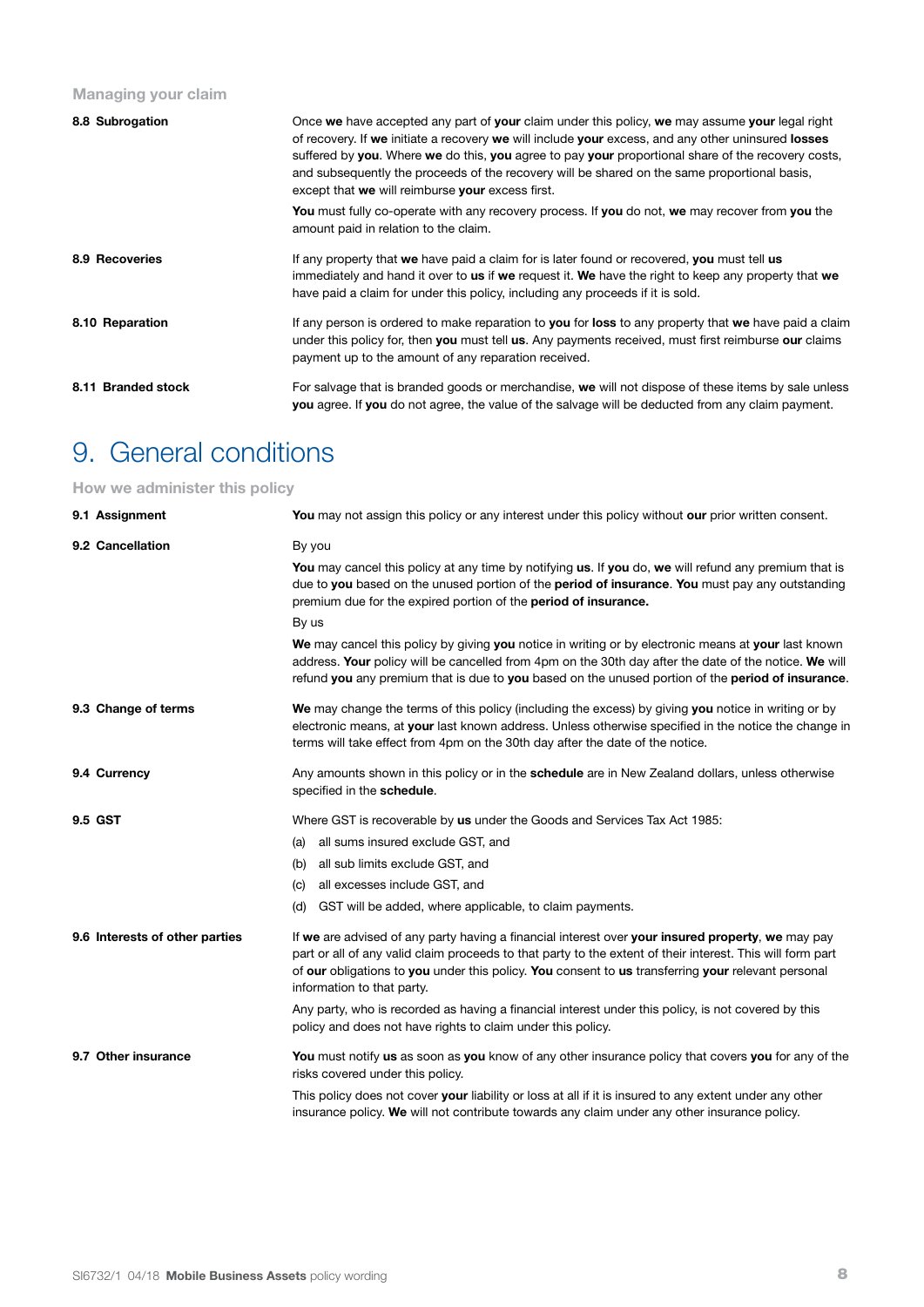| 9.8 Premium payment options           | <b>You</b> may choose either an annual or a monthly renewable contract.                                                                                                                                                                   |
|---------------------------------------|-------------------------------------------------------------------------------------------------------------------------------------------------------------------------------------------------------------------------------------------|
|                                       | If you have elected a monthly renewable contract, then:                                                                                                                                                                                   |
|                                       | (a) you must pay by direct debit using the Direct Debit Authority we require, and                                                                                                                                                         |
|                                       | the policy is for the initial <b>period of insurance</b> stated in the <b>schedule</b> , and<br>(b)                                                                                                                                       |
|                                       | the policy will be renewed for further monthly periods of insurance upon receipt of the renewal<br>(C)<br>premium due under the Deduction Authority, and                                                                                  |
|                                       | the policy terms, including the premium, will be reviewed on the anniversary date stated in the<br>(d)<br>schedule.                                                                                                                       |
| 9.9 Separate insurance                | Where the 'Insured' consists of more than one legal entity the word 'Insured' shall apply to each as<br>if a separate policy had been issued to each. However, this does not increase the amount of cover<br>available under this policy. |
| Laws and Acts that govern this policy |                                                                                                                                                                                                                                           |
| 9.10 Disputes about this policy       | The law of New Zealand applies to disputes about this policy and the New Zealand Courts have<br>exclusive jurisdiction.                                                                                                                   |
| 9.11 Legislation changes              | Any reference to any Act of Parliament or subordinate rules referred to in this policy includes any<br>amendments made or substitutions to that law.                                                                                      |
| 9.12 Insurance Law Reform Acts        | The exclusions and conditions in this policy are subject to your rights under the Insurance Law<br>Reform Act 1977 and Insurance Law Reform Act 1985.                                                                                     |
| Your obligations                      |                                                                                                                                                                                                                                           |
| 9.13 Comply with the policy           | You (and any other person or entity we cover) must comply with the conditions of this policy at all<br>times. If:                                                                                                                         |
|                                       | $(a)$ you, or                                                                                                                                                                                                                             |
|                                       | any other person or entity covered under this policy, or<br>(b)                                                                                                                                                                           |
|                                       | anyone acting on your behalf,<br>(C)                                                                                                                                                                                                      |
|                                       | breaches any of the terms and/or conditions of this policy, we may:                                                                                                                                                                       |
|                                       | decline the claim either in whole or in part, and/or<br>(i)                                                                                                                                                                               |
|                                       | declare either this policy or all insurance you have with us to be of no effect and to no<br>(ii)<br>longer exist.                                                                                                                        |
| 9.14 True statements and answers      | True statements and answers must be given, whether by you or any other person, when:                                                                                                                                                      |
|                                       | applying for this insurance, and/or<br>(a)                                                                                                                                                                                                |
|                                       | notifying us regarding any change in circumstances, and/or<br>(b)                                                                                                                                                                         |
|                                       | making any claim under this policy, and communicating with us or providing any further<br>(C)<br>information regarding the claim.                                                                                                         |
| 9.15 Reasonable care                  | You must take reasonable care at all times to avoid circumstances that could result in a claim. Your<br>claim will not be covered if you are reckless or grossly irresponsible.                                                           |
| 9.16 Change in circumstances          | You must tell us immediately if there is a material:                                                                                                                                                                                      |
|                                       | increase in the risk insured, or<br>(a)                                                                                                                                                                                                   |
|                                       | alteration of the risk insured.<br>(b)                                                                                                                                                                                                    |
|                                       | Once you have told us of the change, we may then cancel or alter the premium and/or the terms of<br>this policy.                                                                                                                          |
|                                       | If you fail to notify us about a change in the risk insured, we may:                                                                                                                                                                      |
|                                       | declare this policy unenforceable, and/or<br>(i)                                                                                                                                                                                          |
|                                       | decline any subsequent claim either in whole or in part.<br>(ii)                                                                                                                                                                          |
|                                       | These actions will be taken from the date you knew, or ought to have known, of the increase or<br>alteration in the risk insured.                                                                                                         |
|                                       | For avoidance of any doubt, information is 'material' where we would have made different decisions<br>about either:                                                                                                                       |
|                                       | accepting your insurance, or<br>(i)                                                                                                                                                                                                       |
|                                       | (ii)<br>setting the terms of your insurance,                                                                                                                                                                                              |
|                                       | if we had known that information. If in any doubt, notify us anyway.                                                                                                                                                                      |
|                                       |                                                                                                                                                                                                                                           |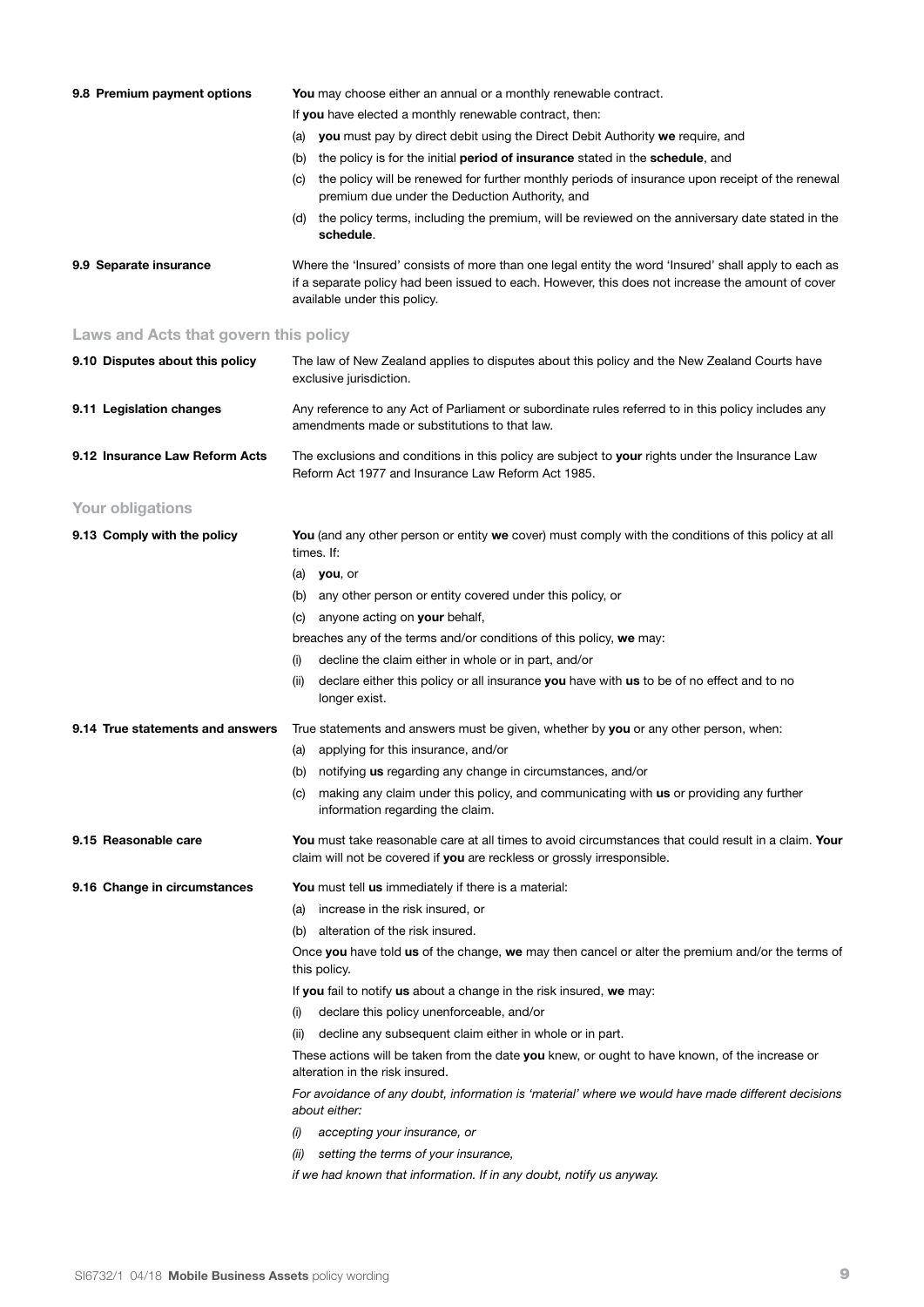## 10. Definitions

The definitions apply to the plural and any derivatives of the bolded words. For example, the definition of 'accident' also applies to the words 'accidentally', 'accidental' and 'accidents'.

| accident                | Unexpected and unintended by you.                                                                                                                                                                                                                                                                                                                                                                                                                                                                               |
|-------------------------|-----------------------------------------------------------------------------------------------------------------------------------------------------------------------------------------------------------------------------------------------------------------------------------------------------------------------------------------------------------------------------------------------------------------------------------------------------------------------------------------------------------------|
| act of terrorism        | Any act, or preparation in respect of action, or threat of action designed to influence or coerce the<br>government de jure or de facto of any nation or any political division thereof, or in pursuit of political,<br>religious, ideological, or similar purposes to intimidate the public or a section of the public of any<br>nation by any person or group(s) of persons whether acting alone or on behalf of or in connection<br>with any organisation(s) or government(s) de jure or de facto, and that: |
|                         | (a) involves violence against one or more persons, or                                                                                                                                                                                                                                                                                                                                                                                                                                                           |
|                         | involves damage to property, or<br>(b)                                                                                                                                                                                                                                                                                                                                                                                                                                                                          |
|                         | endangers life other than that of the person committing the action, or<br>(C)                                                                                                                                                                                                                                                                                                                                                                                                                                   |
|                         | (d) creates a risk to health or safety of the public or a section of the public, or                                                                                                                                                                                                                                                                                                                                                                                                                             |
|                         | is designed to interfere with or disrupt an electronic system.<br>(e)                                                                                                                                                                                                                                                                                                                                                                                                                                           |
| annual period           | The period of insurance. However, if:                                                                                                                                                                                                                                                                                                                                                                                                                                                                           |
|                         | (a) you pay the premium monthly, or                                                                                                                                                                                                                                                                                                                                                                                                                                                                             |
|                         | (b) the <b>period of insurance</b> is for more than 12 months,                                                                                                                                                                                                                                                                                                                                                                                                                                                  |
|                         | the annual period is the current 12 month period calculated consecutively from the date this policy<br>first started.                                                                                                                                                                                                                                                                                                                                                                                           |
| application             | The information provided by you to us when you purchased this insurance or requested a quotation<br>for this insurance from us. It also includes any subsequent information you provide us with.                                                                                                                                                                                                                                                                                                                |
| business day            | The days your business usually operates.                                                                                                                                                                                                                                                                                                                                                                                                                                                                        |
| computer virus          | A set of corrupting, harmful or otherwise unauthorised instructions or code including a set of<br>maliciously introduced unauthorised instructions or code, programmatic or otherwise, which<br>propagate themselves through a computer system or network of whatsoever nature. This includes<br>but is not limited to 'Trojan Horses', 'Worms' and 'Time or Logic Bombs'.                                                                                                                                      |
| contents                | Machinery, plant, tools and chattels, provided that they are:                                                                                                                                                                                                                                                                                                                                                                                                                                                   |
|                         | (a) owned by you (including joint ownership with others), or                                                                                                                                                                                                                                                                                                                                                                                                                                                    |
|                         | leased, hired or borrowed by you.<br>(b)                                                                                                                                                                                                                                                                                                                                                                                                                                                                        |
|                         | <b>Contents</b> does not include stock or employee's property.                                                                                                                                                                                                                                                                                                                                                                                                                                                  |
| customers' goods        | Property, other than a building, that:                                                                                                                                                                                                                                                                                                                                                                                                                                                                          |
|                         | (a) is owned by <b>your</b> customers, and                                                                                                                                                                                                                                                                                                                                                                                                                                                                      |
|                         | is in your temporary possession or temporary legal control in the course of your business<br>(b)<br>activities.                                                                                                                                                                                                                                                                                                                                                                                                 |
|                         | Customers' goods does not include contents.                                                                                                                                                                                                                                                                                                                                                                                                                                                                     |
| destroyed               | So physically damaged by an insured loss that the property, by reason only of that loss, cannot be<br>repaired or the cost of repair is uneconomic.                                                                                                                                                                                                                                                                                                                                                             |
| electronic data         | Facts, concepts and information converted to a form useable for communications, display,<br>distribution, interpretation or processing by electronic or electromechanical data processing or<br>electronically controlled equipment.                                                                                                                                                                                                                                                                            |
| event                   | Any one event or series of events arising from one source or original cause.                                                                                                                                                                                                                                                                                                                                                                                                                                    |
| fusion                  | The process of fusing or melting together of windings or wiring following damage to the insulating<br>material as a result of overheating.                                                                                                                                                                                                                                                                                                                                                                      |
| immediately preceded by | The event occurring in sequence immediately prior to the <b>loss</b> .                                                                                                                                                                                                                                                                                                                                                                                                                                          |
|                         | If there is a chain of events, this will be the last event occurring immediately prior to the loss.                                                                                                                                                                                                                                                                                                                                                                                                             |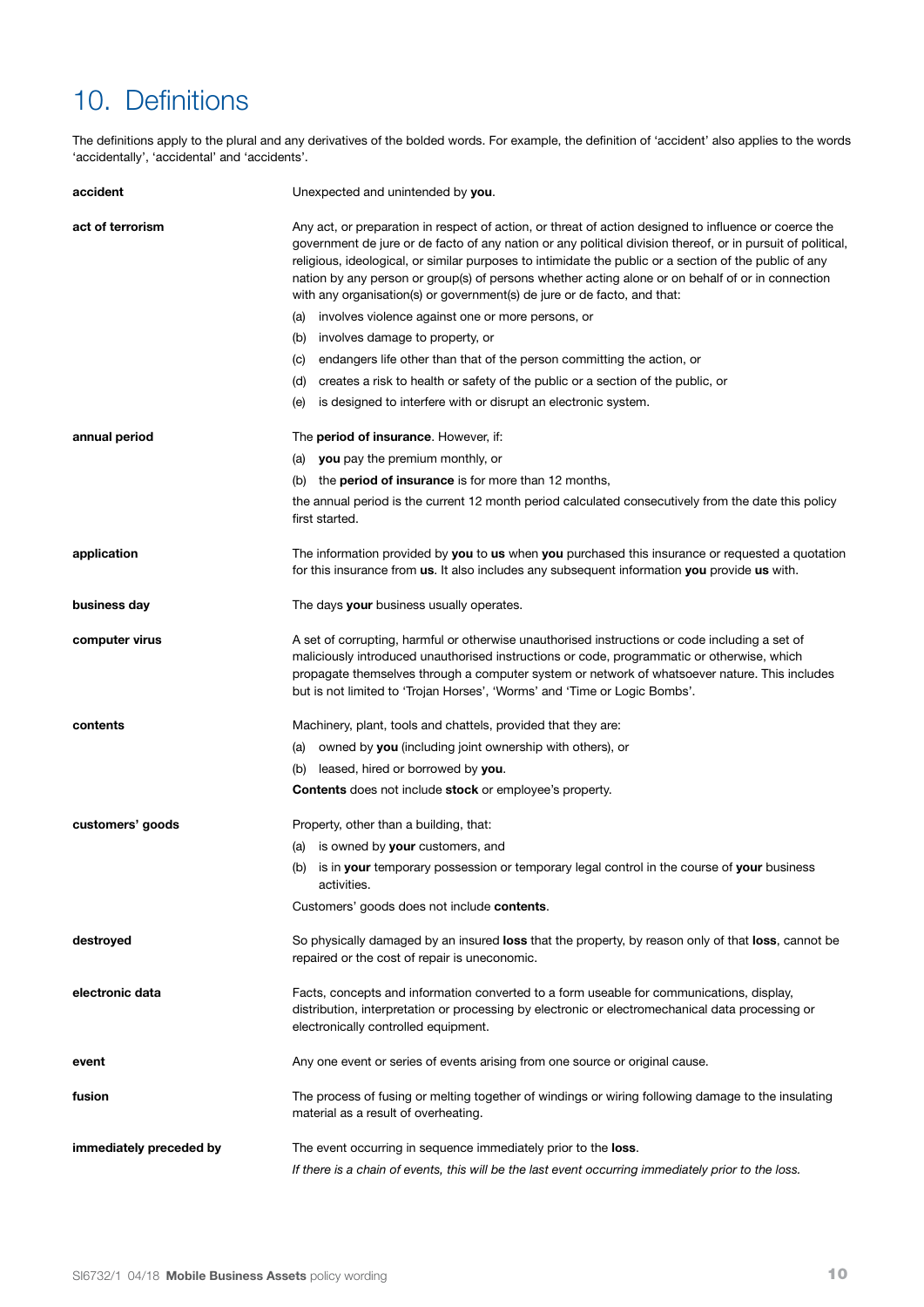| insured property        | Tangible property shown in the <b>schedule</b> within the following categories:<br>contents, and<br>(a)                                                                                                              |
|-------------------------|----------------------------------------------------------------------------------------------------------------------------------------------------------------------------------------------------------------------|
|                         | (b)<br>stock, and                                                                                                                                                                                                    |
|                         | any other tangible property listed.<br>(C)                                                                                                                                                                           |
|                         | Electronic data and software are deemed to be tangible property.                                                                                                                                                     |
|                         |                                                                                                                                                                                                                      |
| loss                    | Physical loss or physical damage occurring during the period of insurance.                                                                                                                                           |
| machine                 | Any device that:                                                                                                                                                                                                     |
|                         | converts and directs motion or energy, and/or<br>(a)                                                                                                                                                                 |
|                         | (b) performs any electronic process,                                                                                                                                                                                 |
|                         | including any protective component connected with that device.                                                                                                                                                       |
| machinery breakdown     | any mechanical, hydraulic, electrical or electronic:<br>(a)                                                                                                                                                          |
|                         | breakdown or failure, or<br>(i)                                                                                                                                                                                      |
|                         | cessation of function, or<br>(ii)                                                                                                                                                                                    |
|                         | (iii) malfunction, or                                                                                                                                                                                                |
|                         | (iv) derangement, or                                                                                                                                                                                                 |
|                         | (b) fusion of any nature.                                                                                                                                                                                            |
| money                   | Any of the following, where they are associated solely with your business operations:                                                                                                                                |
|                         | current coin, bank and currency notes,<br>(a)                                                                                                                                                                        |
|                         | cheques and travellers' cheques,<br>(b)                                                                                                                                                                              |
|                         | bank drafts and money orders,<br>(C)                                                                                                                                                                                 |
|                         | (d)<br>phone cards,                                                                                                                                                                                                  |
|                         | unused postage and revenue stamps,<br>(e)                                                                                                                                                                            |
|                         | credit card vouchers, redeemable vouchers and tokens,<br>(f)                                                                                                                                                         |
|                         | franking machine credits,<br>(g)                                                                                                                                                                                     |
|                         | other tangible negotiable instruments. For example, promissory notes or bills of exchange.<br>(h)                                                                                                                    |
| natural disaster damage | Sudden and <b>accidental loss</b> that results directly or indirectly from earthquake, subterranean fire,<br>volcanic activity, tsunami, geothermal activity, hydrothermal activity, or fire caused by any of these. |
| period of insurance     | The period shown in the schedule, that specifies the start and end dates of this insurance contract.                                                                                                                 |
| pressure vessel         | The parts of any <b>insured property</b> or vessel that during ordinary use are subjected to either<br>generated fluid pressure or vacuum, including:                                                                |
|                         | all integral parts, and<br>(a)                                                                                                                                                                                       |
|                         | (b) controls, and                                                                                                                                                                                                    |
|                         | systems (other than systems forming part of a building or structure).<br>(c)                                                                                                                                         |
| production process      | Any process of producing, making, treating or servicing goods.                                                                                                                                                       |
| refrigerated stock      | Perishable goods and/or their containers/packaging that are kept in a refrigerated storage chamber.                                                                                                                  |
| regulations             | Building regulations or other regulations that are:                                                                                                                                                                  |
|                         | made under, or<br>(a)                                                                                                                                                                                                |
|                         | (b) framed pursuant to,                                                                                                                                                                                              |
|                         | any Act of Parliament or any local authority regulation or by-law.                                                                                                                                                   |
| schedule                | The latest version of the schedule we issued to you for this policy.                                                                                                                                                 |
| software                | Programs, procedures and routines associated with the operation of electronic or electromagnetic<br>data processing or electronically controlled equipment including any operating system.                           |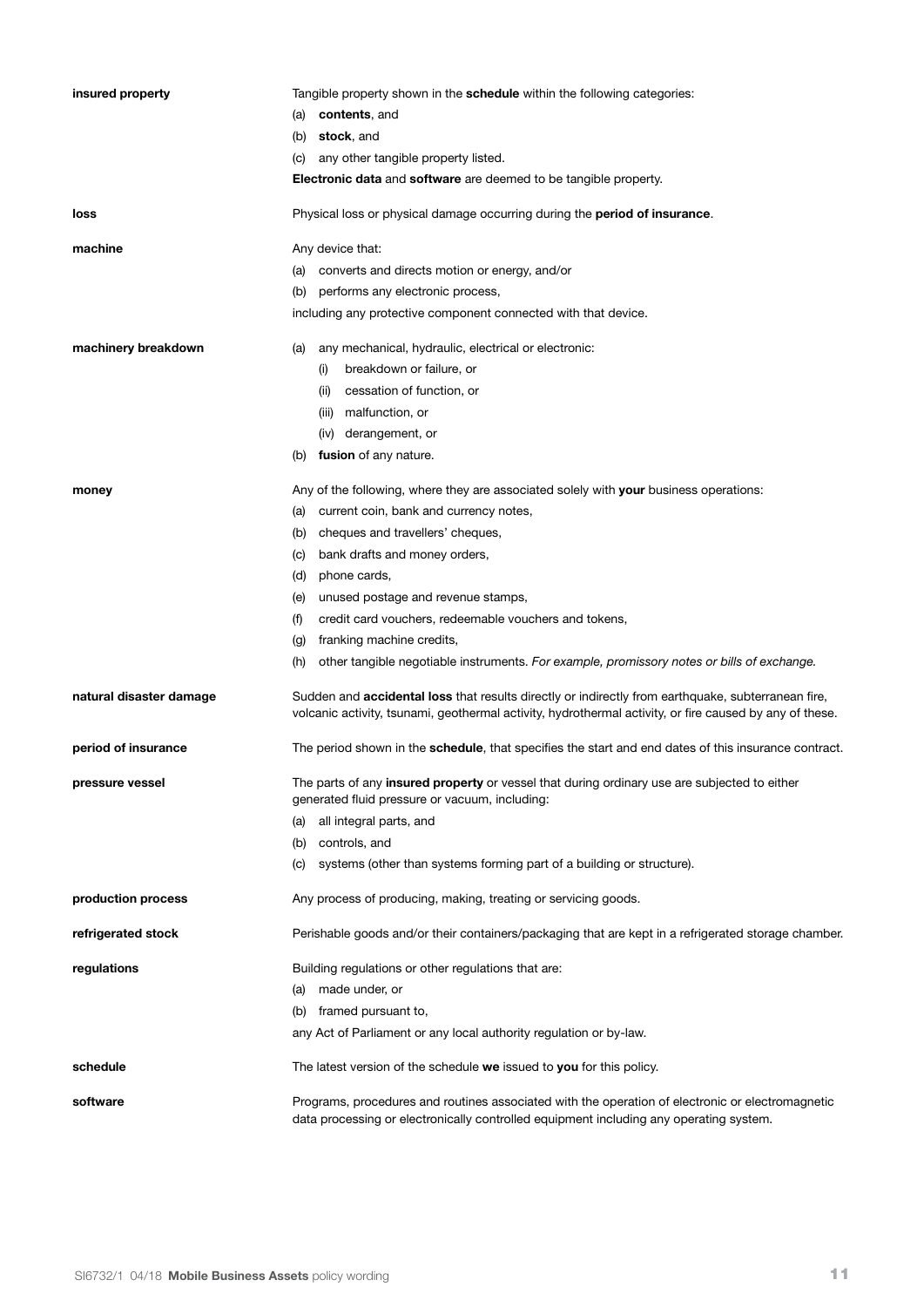**stock** Any of the following: 1. Stock and materials in trade provided that they are: (a) owned by **you** (including joint ownership with others), or (b) in **your** temporary possession in the course of **your** business activities. 2. **Customers' goods**. **storage container** Any fully enclosed: (a) shipping container or similar, or (b) portable shed or similar structure, or (c) non-portable container, such as a metal or wooden container that has been built into or secured to a vehicle. **we** State, a business division of IAG New Zealand Limited. We may also use the words 'us', 'our' or 'company' to describe State. **you** The person(s) or entity named in the **schedule** as 'Insured'. We may also use the word 'Insured' to describe you.